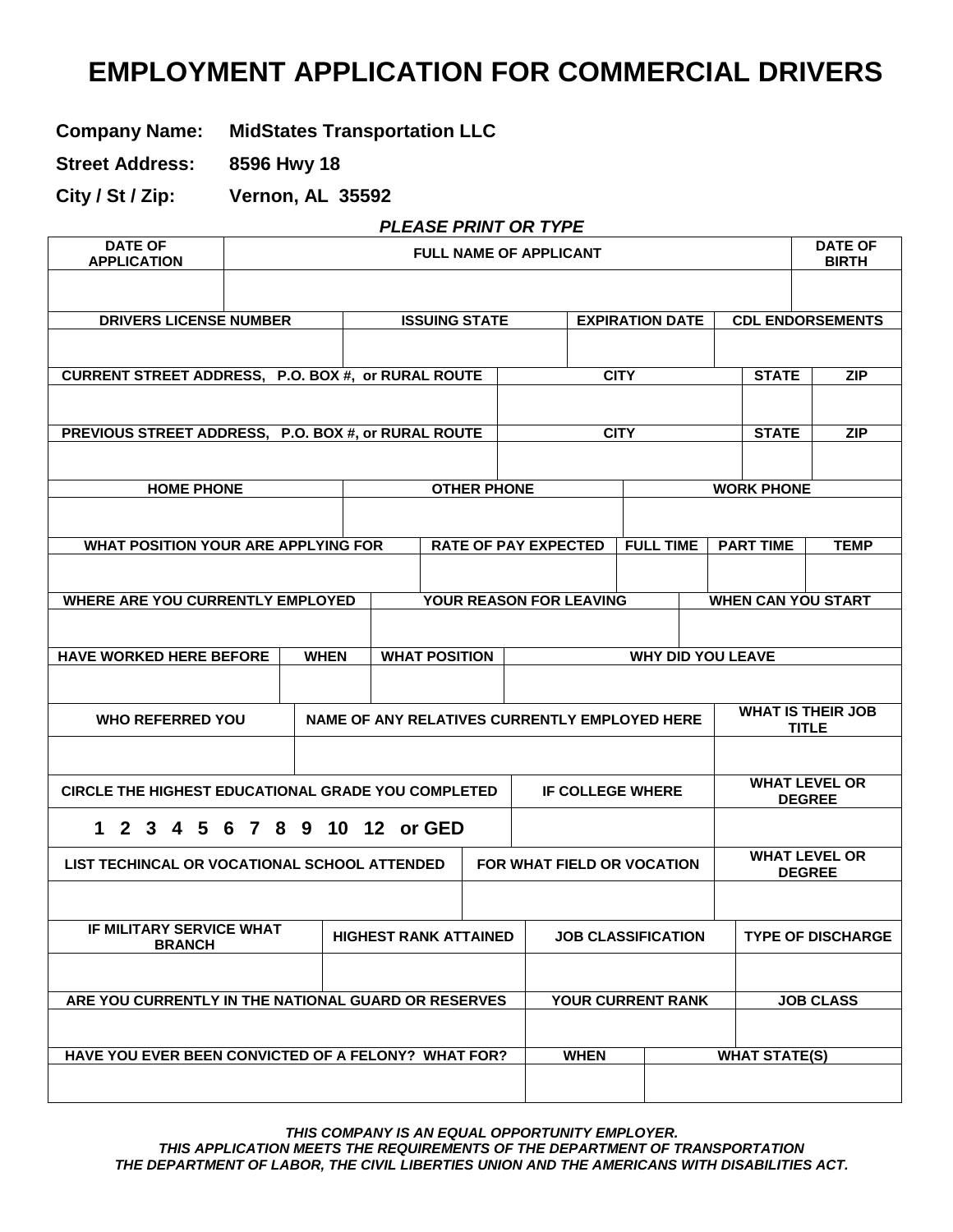# **APPLICANT / EMPLOYEE RELEASE AND DISCLOSURE STATEMENT**

I certify that I have completed and understand this employment application and additional employee information. I understand that the company or their agents will conduct an investigation into my background to ascertain any information pertaining to my possible employment. This may include, but is not limited to, my previous employment history, safety performance history, criminal records, character and reputation, educational background, worker's compensation records, mode of living or any other personal information needed for the employer to determine if I am a suitable candidate for the position for which I am applying. I understand that these investigations will be conducted under the provisions of the Fair Credit Reporting Act U.S.C., Sec. 1681 and within the guidelines of the 1996 Americans with Disabilities Act. I now release the employer and their agents and any persons named in this application from any and all liability and for any damages that may occur due to these investigations.

I understand that if offered a job by the employer that the offer is conditional based on the results of these investigations and the results of drug testing and a physical examination. I have been informed that if hired for the position I am applying for, I will be on probation for a period of not less than 90 days. If I am terminated or choose to end my employment during this probation period the cost of any investigations, drug test, examinations, or training may be deducted from my final paycheck.

If hired, I agree to abide by the policies, rules, and regulations of the employer and State, Federal, or Local regulations that apply to my duties. I also understand that any misrepresentation or omission of facts in this application or my employee file may result in my rejection or termination.

I agree to be tested for the illegal use of controlled substances as part of the pre-employment requirements. I also agree to be tested for drug or alcohol use for reasons including, random screening, post accident, probable cause, or return to duty at any time during my employment with this company. I also understand that my person or my belongings may be searched at anytime while I am on duty or on company property. I understand that refusal to submit to any screening or searches will result in my rejection for employment or immediate termination while employed by this company.

I certify that I have read this release and disclosure statement and that my employment application and all information given are true and accurate to the best of my knowledge.

**X PRINT YOUR NAME SIGN YOUR NAME**

#### **C.D.L. # AND EXPIRATION DATE**

#### **\*\*\*\*\*\*\*\*\*\*\*\*\*\*\*\* FOR OFFICE USE ONLY \*\*\*\*\*\*\*\*\*\*\*\*\*\*\***

| <b>Date Hired</b>         | <b>Credit Check</b>       | <b>Orientation Date</b> |
|---------------------------|---------------------------|-------------------------|
| <b>P-E Drug Test</b>      | <b>Criminal Check</b>     | Job Training            |
| <b>MVR Record Check</b>   | <b>Previous Employers</b> | <b>Hazmat Training</b>  |
| <b>Physical Exam Date</b> | <b>Workers Comp Check</b> | <b>Abuse Training</b>   |

**Disqualified for:** 

**Supervisors Signature:**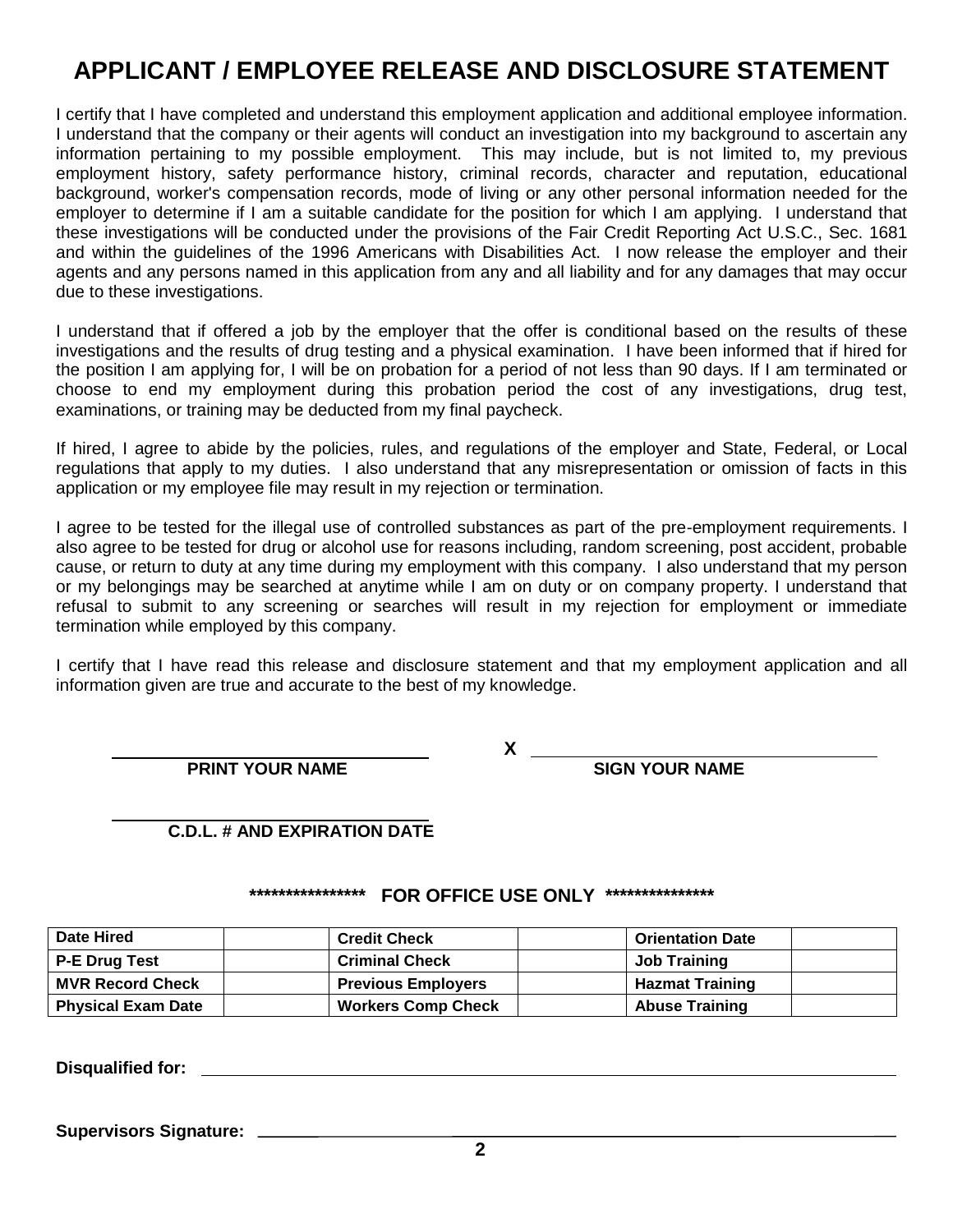# **DRIVER QUALIFICATION AND EXPERIENCE**

## **LIST ALL DRIVERS LICENSES HELD IN THE LAST 3 YEARS**

| <b>LICENSE NUMBER</b> | <b>CLASS &amp; TYPE</b> | <b>EXPIRATION DATE</b> |
|-----------------------|-------------------------|------------------------|
|                       |                         |                        |
|                       |                         |                        |
|                       |                         |                        |
|                       |                         |                        |
|                       |                         |                        |
|                       |                         |                        |
|                       |                         |                        |

### **LIST ALL ACCIDENTS IN COMMERCIAL VEHICLES IN THE LAST 5 YEARS**

| <b>DATE</b> | <b>TYPE OF ACCIDENT</b> | <b>INJURIES / FATALITIES</b> | <b>CITY / STATE</b> | <b>CITATION ISSUED</b> |
|-------------|-------------------------|------------------------------|---------------------|------------------------|
|             |                         |                              |                     |                        |
|             |                         |                              |                     |                        |
|             |                         |                              |                     |                        |
|             |                         |                              |                     |                        |
|             |                         |                              |                     |                        |
|             |                         |                              |                     |                        |
|             |                         |                              |                     |                        |
|             |                         |                              |                     |                        |

## **LIST ALL MOVING VIOLATIONS RECEIVED IN THE LAST 5 YEARS**

| <b>DATE</b> | <b>CITY / STATE</b> | TYPE OF VIOLATION   COMMERCIAL / PERSONAL | <b>PENALTY</b> |
|-------------|---------------------|-------------------------------------------|----------------|
|             |                     |                                           |                |
|             |                     |                                           |                |
|             |                     |                                           |                |
|             |                     |                                           |                |
|             |                     |                                           |                |
|             |                     |                                           |                |
|             |                     |                                           |                |
|             |                     |                                           |                |

## **LIST ALL TYPES OF COMMERCIAL VEHICLES YOU HAVE OPERATED**

| <b>TRUCK TYPE</b> | <b>BODY TYPE</b> | <b>TRAILER TYPE</b> | <b>ESTIMATED MILAGE</b> | <b>DATE</b> |
|-------------------|------------------|---------------------|-------------------------|-------------|
|                   |                  |                     |                         |             |
|                   |                  |                     |                         |             |
|                   |                  |                     |                         |             |
|                   |                  |                     |                         |             |
|                   |                  |                     |                         |             |
|                   |                  |                     |                         |             |
|                   |                  |                     |                         |             |
|                   |                  |                     |                         |             |

#### **ANSWERING YES TO THESE QUESTIONS REQUIRES A STATEMENT ON A SEPARATE PAGE**

| 1. Has your driver's license or privilege to drive ever been suspended or revoked? |  | <b>NO</b> |
|------------------------------------------------------------------------------------|--|-----------|
|------------------------------------------------------------------------------------|--|-----------|

2. Have you ever been denied a driver's license or permit? **YES NO** What states?

3. Have you ever been disqualified for violating Federal Motor Carrier Safety Regulations? **YES NO**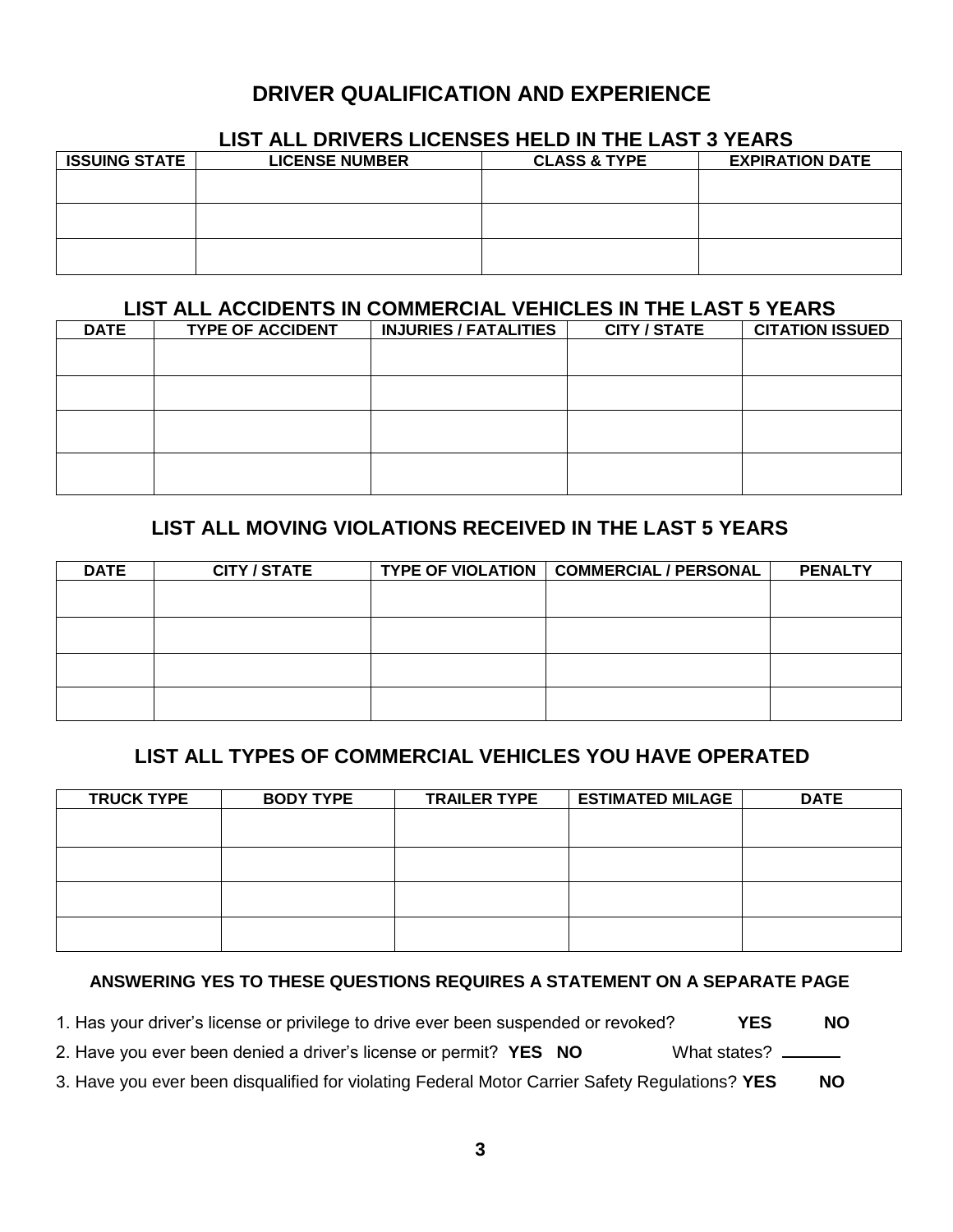# **PREVIOUS EMPLOYMENT HISTORY**

FMCSA requires all commercial drivers with A or B CDL to list employment history for the past 10 years. 3 years for all others. Start with your most recent employment and work back. Show time spent in the US Armed Forces.

## **PRINT DRIVER NAME \_\_\_\_\_\_\_\_\_\_\_\_\_\_\_\_\_\_\_\_\_\_\_\_\_\_\_\_\_\_\_\_\_\_\_\_\_\_\_\_\_\_\_\_\_\_\_\_\_\_\_\_\_\_\_\_\_\_\_\_\_**

| <b>COMPANY</b><br>#1                                                 |    | <b>EMPLOYMENT DATES</b> |   |           |  |                                                      |   |            |           |
|----------------------------------------------------------------------|----|-------------------------|---|-----------|--|------------------------------------------------------|---|------------|-----------|
| <b>ADDRESS</b>                                                       |    |                         |   |           |  |                                                      |   |            |           |
| <b>SUPERVISOR</b>                                                    |    |                         |   |           |  | <b>OFFICE PHONE #</b>                                |   |            |           |
| <b>JOB TILE</b>                                                      |    |                         |   |           |  | <b>ENDING SALARY</b>                                 |   |            |           |
| <b>REASON FOR</b><br><b>LEAVING</b>                                  |    |                         |   |           |  |                                                      |   |            |           |
| Were you required to follow<br><b>FMCSA Regulations at this job?</b> | п. | <b>YES</b>              | □ | <b>NO</b> |  | Were you enrolled in a D & A<br>program at this job? | п | <b>YES</b> | <b>NO</b> |

| <b>COMPANY</b><br>#2                                                 |        |            |   |           |                                                      | <b>EMPLOYMENT DATES</b> |            |           |  |
|----------------------------------------------------------------------|--------|------------|---|-----------|------------------------------------------------------|-------------------------|------------|-----------|--|
| <b>ADDRESS</b>                                                       |        |            |   |           |                                                      |                         |            |           |  |
| <b>SUPERVISOR</b>                                                    |        |            |   |           |                                                      | <b>OFFICE PHONE #</b>   |            |           |  |
| <b>JOB TILE</b>                                                      |        |            |   |           |                                                      | <b>ENDING SALARY</b>    |            |           |  |
| <b>REASON FOR</b><br><b>LEAVING</b>                                  |        |            |   |           |                                                      |                         |            |           |  |
| Were you required to follow<br><b>FMCSA Regulations at this job?</b> | $\Box$ | <b>YES</b> | □ | <b>NO</b> | Were you enrolled in a D & A<br>program at this job? | $\Box$                  | <b>YES</b> | <b>NO</b> |  |

| <b>COMPANY</b><br>#3                                                 |            |                | <b>EMPLOYMENT DATES</b>                              |                  |           |
|----------------------------------------------------------------------|------------|----------------|------------------------------------------------------|------------------|-----------|
| <b>ADDRESS</b>                                                       |            |                |                                                      |                  |           |
| <b>SUPERVISOR</b>                                                    |            |                | <b>OFFICE PHONE #</b>                                |                  |           |
| <b>JOB TILE</b>                                                      |            |                | <b>ENDING SALARY</b>                                 |                  |           |
| <b>REASON FOR</b><br><b>LEAVING</b>                                  |            |                |                                                      |                  |           |
| Were you required to follow<br><b>FMCSA Regulations at this job?</b> | <b>YES</b> | <b>NO</b><br>□ | Were you enrolled in a D & A<br>program at this job? | <b>YES</b><br>П. | <b>NO</b> |

| <b>COMPANY</b><br>#4                                                 |  |    |            |   | <b>EMPLOYMENT DATES</b> |                                                      |    |            |   |           |
|----------------------------------------------------------------------|--|----|------------|---|-------------------------|------------------------------------------------------|----|------------|---|-----------|
| <b>ADDRESS</b>                                                       |  |    |            |   |                         |                                                      |    |            |   |           |
| <b>SUPERVISOR</b>                                                    |  |    |            |   |                         | <b>OFFICE PHONE #</b>                                |    |            |   |           |
| <b>JOB TILE</b>                                                      |  |    |            |   |                         | <b>ENDING SALARY</b>                                 |    |            |   |           |
| <b>REASON FOR</b><br><b>LEAVING</b>                                  |  |    |            |   |                         |                                                      |    |            |   |           |
| Were you required to follow<br><b>FMCSA Regulations at this job?</b> |  | П. | <b>YES</b> | □ | <b>NO</b>               | Were you enrolled in a D & A<br>program at this job? | п. | <b>YES</b> | □ | <b>NO</b> |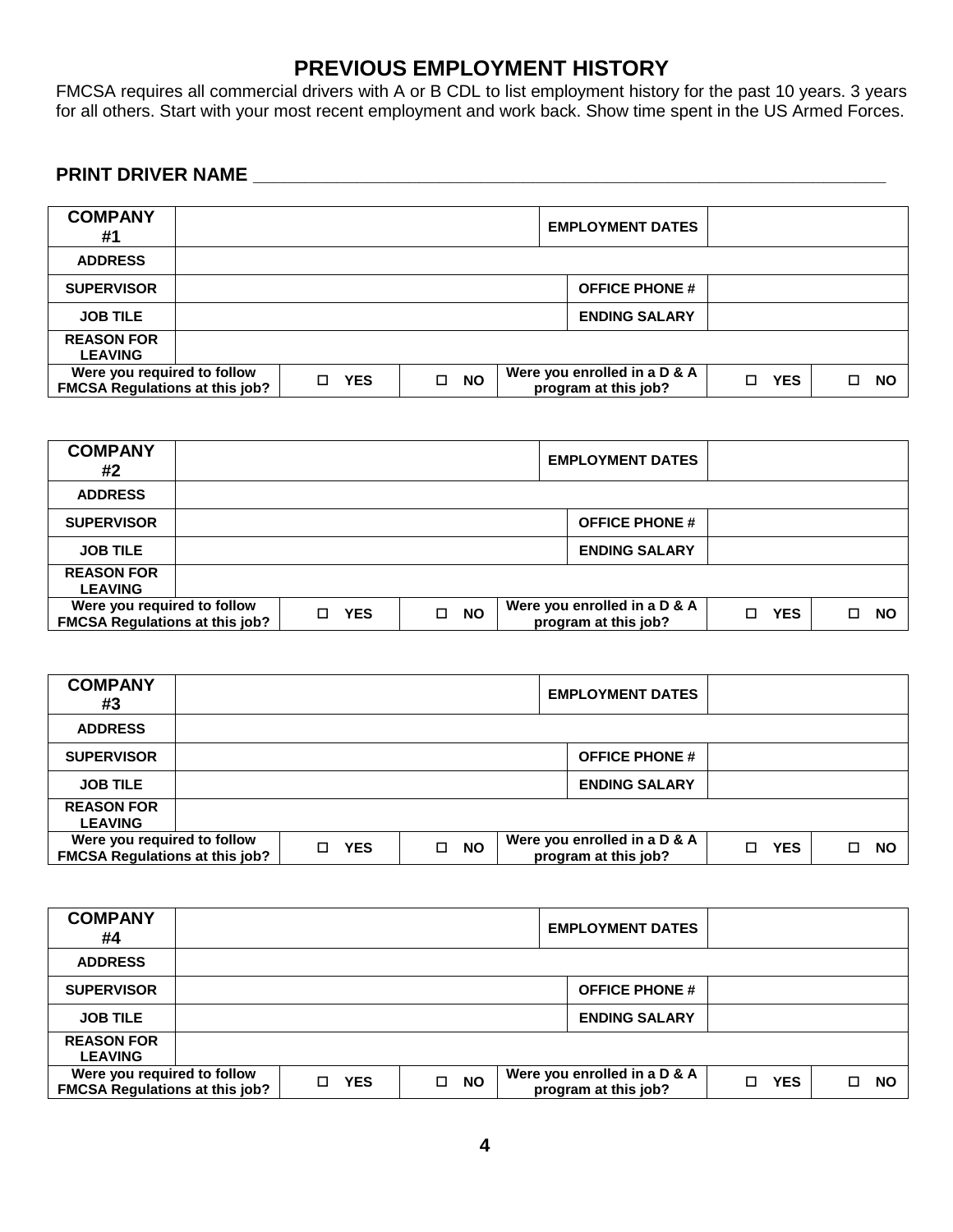## **ADDITIONAL SPACE FOR PREVIOUS EMPLOYER INFORMATION**

| <b>COMPANY</b><br>#5                                                 |                                     |  | <b>EMPLOYMENT DATES</b> |  |  |  |                                                      |    |            |    |           |
|----------------------------------------------------------------------|-------------------------------------|--|-------------------------|--|--|--|------------------------------------------------------|----|------------|----|-----------|
| <b>ADDRESS</b>                                                       |                                     |  |                         |  |  |  |                                                      |    |            |    |           |
| <b>SUPERVISOR</b>                                                    |                                     |  |                         |  |  |  | <b>OFFICE PHONE #</b>                                |    |            |    |           |
| <b>JOB TILE</b>                                                      |                                     |  |                         |  |  |  | <b>ENDING SALARY</b>                                 |    |            |    |           |
| <b>REASON FOR</b><br><b>LEAVING</b>                                  |                                     |  |                         |  |  |  |                                                      |    |            |    |           |
| Were you required to follow<br><b>FMCSA Regulations at this job?</b> | <b>NO</b><br><b>YES</b><br>П.<br>Π. |  |                         |  |  |  | Were you enrolled in a D & A<br>program at this job? | П. | <b>YES</b> | П. | <b>NO</b> |

| <b>COMPANY</b><br>#6                                                 |    |            |   |           | <b>EMPLOYMENT DATES</b>                              |    |            |           |
|----------------------------------------------------------------------|----|------------|---|-----------|------------------------------------------------------|----|------------|-----------|
| <b>ADDRESS</b>                                                       |    |            |   |           |                                                      |    |            |           |
| <b>SUPERVISOR</b>                                                    |    |            |   |           | <b>OFFICE PHONE #</b>                                |    |            |           |
| <b>JOB TILE</b>                                                      |    |            |   |           | <b>ENDING SALARY</b>                                 |    |            |           |
| <b>REASON FOR</b><br><b>LEAVING</b>                                  |    |            |   |           |                                                      |    |            |           |
| Were you required to follow<br><b>FMCSA Regulations at this job?</b> | П. | <b>YES</b> | □ | <b>NO</b> | Were you enrolled in a D & A<br>program at this job? | П. | <b>YES</b> | <b>NO</b> |

| <b>COMPANY</b><br>#7                                                 |                 |                | <b>EMPLOYMENT DATES</b>                              |                      |           |
|----------------------------------------------------------------------|-----------------|----------------|------------------------------------------------------|----------------------|-----------|
| <b>ADDRESS</b>                                                       |                 |                |                                                      |                      |           |
| <b>SUPERVISOR</b>                                                    |                 |                | <b>OFFICE PHONE #</b>                                |                      |           |
| <b>JOB TILE</b>                                                      |                 |                | <b>ENDING SALARY</b>                                 |                      |           |
| <b>REASON FOR</b><br><b>LEAVING</b>                                  |                 |                |                                                      |                      |           |
| Were you required to follow<br><b>FMCSA Regulations at this job?</b> | <b>YES</b><br>П | <b>NO</b><br>□ | Were you enrolled in a D & A<br>program at this job? | <b>YES</b><br>$\Box$ | <b>NO</b> |

| <b>COMPANY</b><br>#8                                                 |   |            |   |           | <b>EMPLOYMENT DATES</b>                              |   |            |           |
|----------------------------------------------------------------------|---|------------|---|-----------|------------------------------------------------------|---|------------|-----------|
| <b>ADDRESS</b>                                                       |   |            |   |           |                                                      |   |            |           |
| <b>SUPERVISOR</b>                                                    |   |            |   |           | <b>OFFICE PHONE #</b>                                |   |            |           |
| <b>JOB TILE</b>                                                      |   |            |   |           | <b>ENDING SALARY</b>                                 |   |            |           |
| <b>REASON FOR</b><br><b>LEAVING</b>                                  |   |            |   |           |                                                      |   |            |           |
| Were you required to follow<br><b>FMCSA Regulations at this job?</b> | п | <b>YES</b> | □ | <b>NO</b> | Were you enrolled in a D & A<br>program at this job? | П | <b>YES</b> | <b>NO</b> |

| <b>COMPANY</b><br>#9                                                 |                  |                     | <b>EMPLOYMENT DATES</b>                              |                  |                |
|----------------------------------------------------------------------|------------------|---------------------|------------------------------------------------------|------------------|----------------|
| <b>ADDRESS</b>                                                       |                  |                     |                                                      |                  |                |
| <b>SUPERVISOR</b>                                                    |                  |                     | <b>OFFICE PHONE #</b>                                |                  |                |
| <b>JOB TILE</b>                                                      |                  |                     | <b>ENDING SALARY</b>                                 |                  |                |
| <b>REASON FOR</b><br><b>LEAVING</b>                                  |                  |                     |                                                      |                  |                |
| Were you required to follow<br><b>FMCSA Regulations at this job?</b> | <b>YES</b><br>П. | $\Box$<br><b>NO</b> | Were you enrolled in a D & A<br>program at this job? | <b>YES</b><br>П. | <b>NO</b><br>п |

# **5 REQUEST FOR DRIVER BACKGROUND INFORMATION**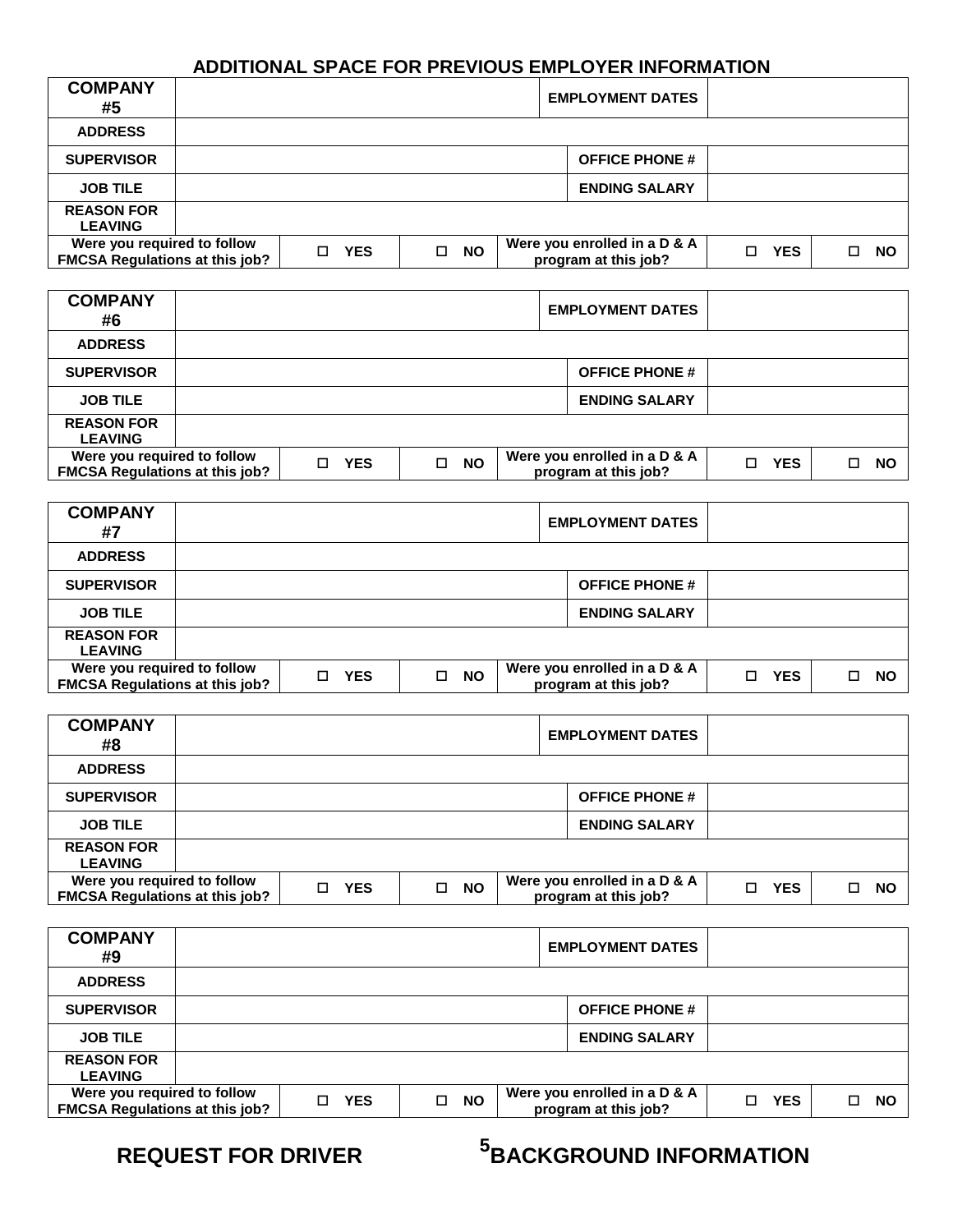# **VERIFICATION**

TO THE PERSON COMPLETING THIS REQUEST: In compliance with FMCSA regulations our company is seeking information concerning a commercial driver that was previously employed by your company and has applied for employment with our company. The applicant below has signed this release granting us permission to request this information and giving you permission to provide it to us. Please complete this form and return it to the address shown below, or by FAX. If you need additional information concerning this request please contact our company.

#### **COMMERCIAL DRIVER GRANTING RELEASE OF EMPLOYMENT INFORMATION**

| (DRIVER USE ONLY) |                   |                  |  |  |  |  |  |
|-------------------|-------------------|------------------|--|--|--|--|--|
| <b>PRINT NAME</b> | <b>CDL NUMBER</b> | <b>SIGNATURE</b> |  |  |  |  |  |
|                   |                   |                  |  |  |  |  |  |
|                   |                   |                  |  |  |  |  |  |

#### **PREVIOUS EMPLOYER INFORMATION**

(OFFICE USE ONLY)

| <b>COMPANY NAME</b> | י טי ייטב טטב טו יכו<br><b>ADDRESS</b> | $CITY - ST - ZIP$ | <b>PHONE#</b> |
|---------------------|----------------------------------------|-------------------|---------------|
|                     |                                        |                   |               |

#### **INFORMATION REQUESTED**

| <b>DATE HIRED</b>                                                                                              | <b>DATE TERMINATED</b> | (TO BE COMPLETED BY PREVIOUS EMPLOYER)<br><b>REASON FOR TERMINATION</b><br>(Optional)    |  |  |  |
|----------------------------------------------------------------------------------------------------------------|------------------------|------------------------------------------------------------------------------------------|--|--|--|
|                                                                                                                |                        |                                                                                          |  |  |  |
| ANSWER YES OR NO TO THE FOLLOWING QUESTIONS                                                                    |                        |                                                                                          |  |  |  |
| 1. Would you rehire this driver?                                                                               |                        |                                                                                          |  |  |  |
|                                                                                                                |                        | 2. Was this driver involved in a vehicular accident while employed by your company?      |  |  |  |
| 3. Did this driver ever have his/her CDL suspended while employed by your company?                             |                        |                                                                                          |  |  |  |
| 4. Did this person ever receive an Out of Service DOT violation while employed by your company?                |                        |                                                                                          |  |  |  |
|                                                                                                                |                        | 5. Was this driver ever disqualified from driving duties while employed by your company? |  |  |  |
|                                                                                                                |                        | 6. Was this driver a qualified commercial driver when last employed at your company?     |  |  |  |
|                                                                                                                |                        | 7. Did this driver ever fail a DOT physical examination while employed by your company?  |  |  |  |
| 8. Did this driver ever test positive for drugs or alcohol while employed by your company?                     |                        |                                                                                          |  |  |  |
| 9. Was this driver in your random drug and alcohol program when last employed at your company?                 |                        |                                                                                          |  |  |  |
| 10. Did this driver ever refuse to provide a sample for a drug or alcohol test while employed by your company? |                        |                                                                                          |  |  |  |

### **PLEASE RETURN THIS FORM BY MAIL OR FAX AS SOON AS POSSIBLE**

| <b>COMPANY NAME REQUESTING INFORMATION</b> |                         |  |                      | <b>ATTENTION</b>      |       |  |
|--------------------------------------------|-------------------------|--|----------------------|-----------------------|-------|--|
| <b>MidStates Transportation LLC</b>        |                         |  |                      | John Ridgeway         |       |  |
| <b>ADDRESS</b><br><b>CITY</b>              |                         |  |                      | -ST                   | ZIP   |  |
| <b>PO Box 1169</b>                         |                         |  | AL<br>Vernon         |                       | 35592 |  |
| <b>OFFICE PHONE NUMBER</b>                 | <b>FAX PHONE NUMBER</b> |  |                      | <b>E-MAIL ADDRESS</b> |       |  |
| 888-695-0018<br>205-695-0033               |                         |  | jridgeway@mstpco.com |                       |       |  |

*Internal Use Only*

| Date<br>Sent \ |                       | Sent bv |              | <b>Signature of Sender</b> |
|----------------|-----------------------|---------|--------------|----------------------------|
|                | ឴឴឴⊏៱៶៸<br>$\sqrt{2}$ | MAIL    | <b>EMAIL</b> |                            |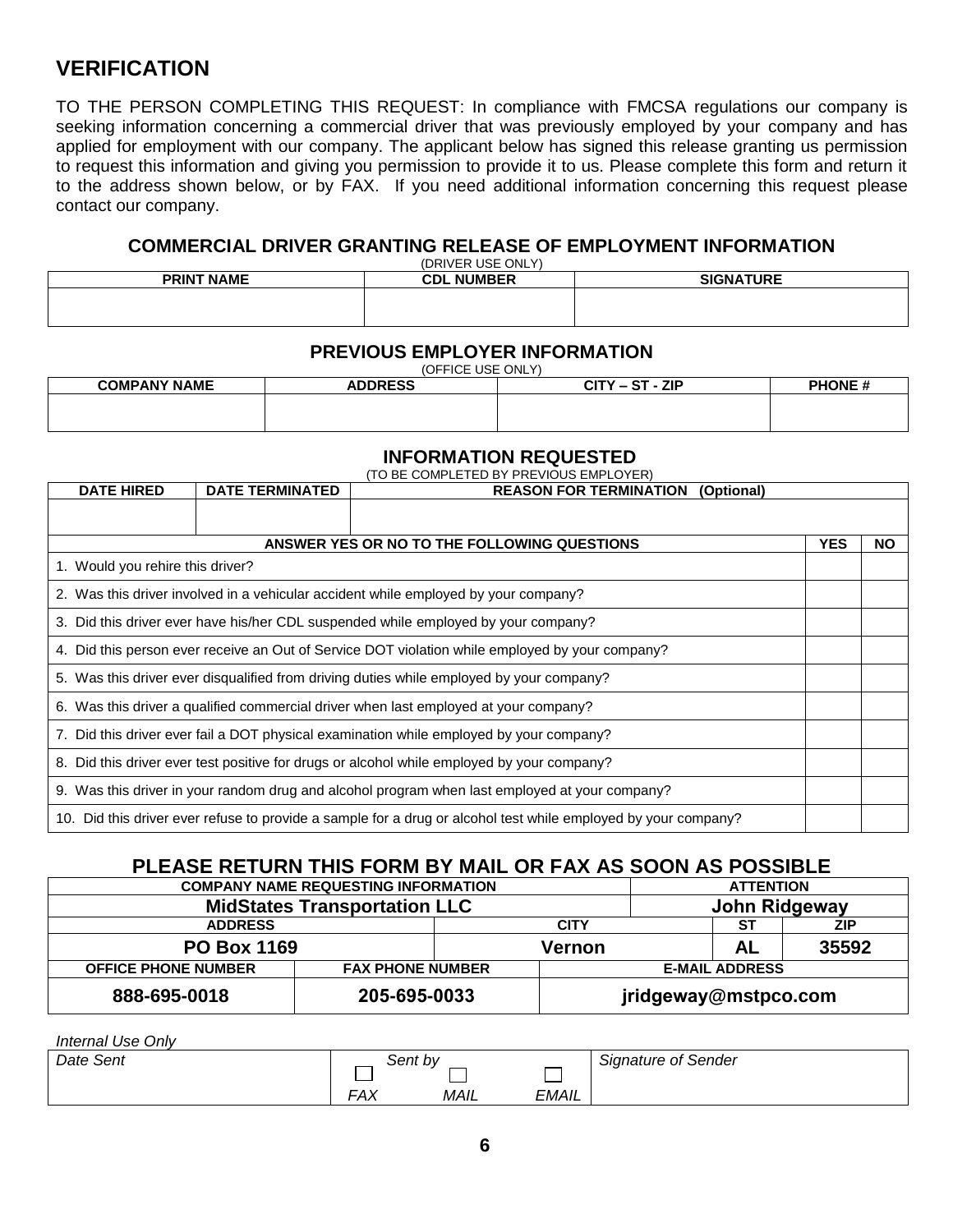## **HOURS OF SERVICE INFORMATION FOR NEW HIRES**

| Name                                                                                                                                                                                                                           |  |                |   |   |                             |                              |  |                    |  |  |
|--------------------------------------------------------------------------------------------------------------------------------------------------------------------------------------------------------------------------------|--|----------------|---|---|-----------------------------|------------------------------|--|--------------------|--|--|
|                                                                                                                                                                                                                                |  |                |   |   |                             |                              |  |                    |  |  |
|                                                                                                                                                                                                                                |  |                |   |   | Issuing State _____________ |                              |  |                    |  |  |
| Complete the following hours of service for the 7 days period prior to starting work for this company.                                                                                                                         |  |                |   |   |                             |                              |  |                    |  |  |
| <b>DAY</b>                                                                                                                                                                                                                     |  | $\overline{2}$ | 3 | 4 | 5                           | 6                            |  | <b>TOTAL HOURS</b> |  |  |
| <b>DAY &amp; MONTH</b>                                                                                                                                                                                                         |  |                |   |   |                             |                              |  |                    |  |  |
| <b>HOURS ON DUTY</b>                                                                                                                                                                                                           |  |                |   |   |                             |                              |  |                    |  |  |
| I was last relieved from duty by my previous employer on: DATE                                                                                                                                                                 |  |                |   |   |                             |                              |  | <b>TIME</b>        |  |  |
| Name Of Your Last Employer                                                                                                                                                                                                     |  |                |   |   |                             | Name Of Your Last Supervisor |  |                    |  |  |
| I attest that the information I have given above is true and correct to the best of my knowledge:                                                                                                                              |  |                |   |   |                             |                              |  |                    |  |  |
| (Signature) X Samuel Communication of Signature Communication of Signature Communication of Signature Communication of Signature Communication of Signature Communication of Signature Communication of Signature Communicatio |  |                |   |   |                             | (Date) _________________     |  |                    |  |  |
|                                                                                                                                                                                                                                |  |                |   |   |                             |                              |  |                    |  |  |

### **CHECK LIST FOR CASUAL, OCCASIONAL, OR INTERMITTENT DRIVERS**

Prior to a casual, intermittent, or occasional driver you must ensure that the following requirements are met and that these forms are placed in his/her driver qualification file as per 391.63 in the Federal Motor Carrier Safety Regulations.

| A. D.O.T. Physical Examination:<br>Date | The original or copy of the medical examiner's certificate<br>showing that the driver is physically qualified to operate a<br>commercial vehicle. |
|-----------------------------------------|---------------------------------------------------------------------------------------------------------------------------------------------------|
| B. Substance Abuse Testing:             | The original or copy of the last drug and/or alcohol test<br>certifying the results were negative. Also a copy of the                             |
| Date                                    | motor carrier's random testing program.                                                                                                           |

Supervisors Signature 2000 Communication Contract Communication Contract Date